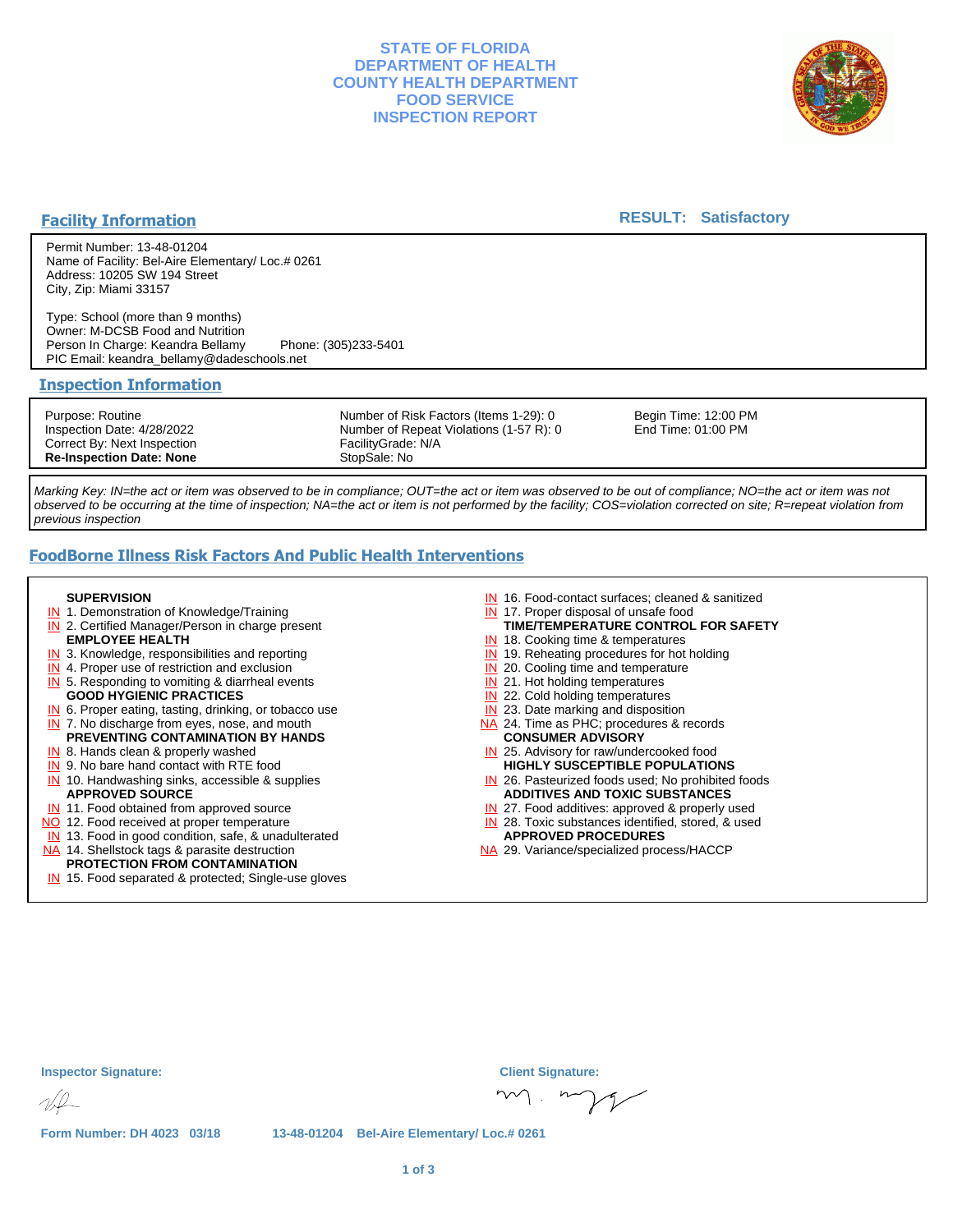## **STATE OF FLORIDA DEPARTMENT OF HEALTH COUNTY HEALTH DEPARTMENT FOOD SERVICE INSPECTION REPORT**



# **Good Retail Practices**

#### **SAFE FOOD AND WATER**

- **IN** 30. Pasteurized eggs used where required
- IN 31. Water & ice from approved source
- NA 32. Variance obtained for special processing
- **FOOD TEMPERATURE CONTROL**
- **IN** 33. Proper cooling methods; adequate equipment
- **IN** 34. Plant food properly cooked for hot holding
- NO 35. Approved thawing methods
- IN 36. Thermometers provided & accurate **FOOD IDENTIFICATION**
- IN 37. Food properly labeled; original container **PREVENTION OF FOOD CONTAMINATION**
- IN 38. Insects, rodents, & animals not present
- **IN** 39. No Contamination (preparation, storage, display)
- IN 40. Personal cleanliness
- IN 41. Wiping cloths: properly used & stored
- IN 42. Washing fruits & vegetables
- **PROPER USE OF UTENSILS**
- IN 43. In-use utensils: properly stored
- IN 44. Equipment & linens: stored, dried, & handled
- IN 45. Single-use/single-service articles: stored & used
- IN 46. Slash resistant/cloth gloves used properly **UTENSILS, EQUIPMENT AND VENDING**
- OUT 47. Food & non-food contact surfaces
- IN 48. Ware washing: installed, maintained, & used; test strips
- IN 49. Non-food contact surfaces clean
- **PHYSICAL FACILITIES**
- IN 50. Hot & cold water available; adequate pressure
- IN 51. Plumbing installed; proper backflow devices
- IN 52. Sewage & waste water properly disposed
- IN 53. Toilet facilities: supplied, & cleaned
- IN 54. Garbage & refuse disposal
- IN 55. Facilities installed, maintained, & clean
- **OUT** 56. Ventilation & lighting
- IN 57. Permit; Fees; Application; Plans

This form serves as a "Notice of Non-Compliance" pursuant to section 120.695, Florida Statutes. Items marked as "out" violate one or more of the requirements of Chapter 64E-11, the Florida Administrative Code or Chapter 381.0072, Florida Statutes. Violations must be corrected within the time period indicated above. Continued operation of this facility without making these corrections is a violation. Failure to correct violations in the time frame specified may result in enforcement action being initiated by the Department of Health.

#### **Violations Comments**

Violation #47. Food & non-food contact surfaces

Repair/replace out-of-order double-door Continental freezer, PC#1130512, TAG#1015752. Per PIC, there is a work order in place.

CODE REFERENCE: 64E-11.003(4). Equipment and utensils must be properly designed, constructed, and in good repair.

#### Violation #56. Ventilation & lighting

Replace missing light bulb inside single-door Traulsen refrigerator, PC#0820266, TAG#1015751. Per PIC, there is a work order in place. CODE REFERENCE: 64E-11.003(6)(a). Adequate exhaust ventilation hood systems in food prep and warewashing areas shall be provided and designed. 50 foot candles shall be at surfaces where employees work with food and 20 foot candles shall be at surfaces where food is provided to consumers.

**Inspector Signature: Client Signature:**

**Form Number: DH 4023 03/18 13-48-01204 Bel-Aire Elementary/ Loc.# 0261**